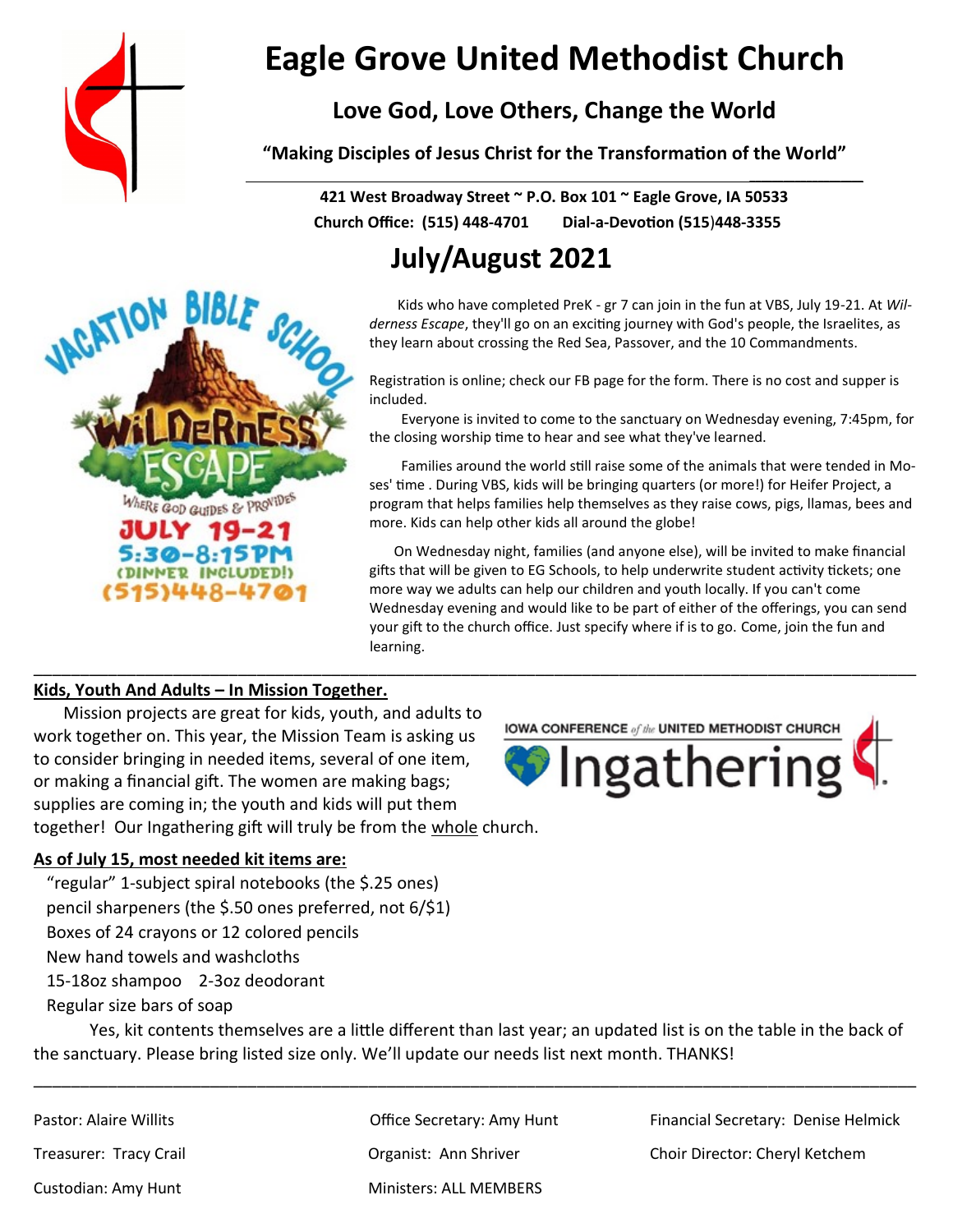# **Information to know:**

-Church office is now open Wednesdays from 10-11:30, or other times by request.

-Attendance registration continues on clipboard at the main door. (Pads not in pews).

-Offering basket in back of sanctuary (not passed through the congregation during worship).

-Masks are optional (depending on your personal status).

-Worship in-person, and on Facebook live @ 10:00 a.m. Lighting and sound updating are in process.

-Fellowship coffee has resumed. If you can help, call or email the office.

-Garbage collection paid by the church has been suspended. If you have trash from a meeting or event, you will be asked to take care of it yourself. (We are recycling a lot, and we are not generating enough to justify the monthly cost.)

-Weekly updates will come through the office through email. The bulletin will always be posted by Saturday.

-**July 17th** -Methodist Men meet at Family Table 7:00 a.m.

-**July 18th** –Ad Council Meeting after worship VBS setup after worship

-**July 19th-21st**– VBS 5:30 p.m.– 8:15 p.m.—dinner is included

-**August 5th**– UWF Meeting 9:30 a.m.

-**August 8th**– Maggie Wright preaches

-**August 15th–**



Craig Kruse sings inspirational songs and hymns to the glory of God. His purpose in ministry is to share the love of Jesus Christ through his music. He currently attends Southside Christian Church in Council Bluffs, Iowa. Craig's style varies from Southern Gospel to Light Country to Inspirational to Big Band, and his smooth sound will soothe and delight the audience. Craig has recorded three CDs, and will be available at his concerts or by email at [CraigKruseMusic@cox.net.](mailto:CraigKruseMusic@cox.net)